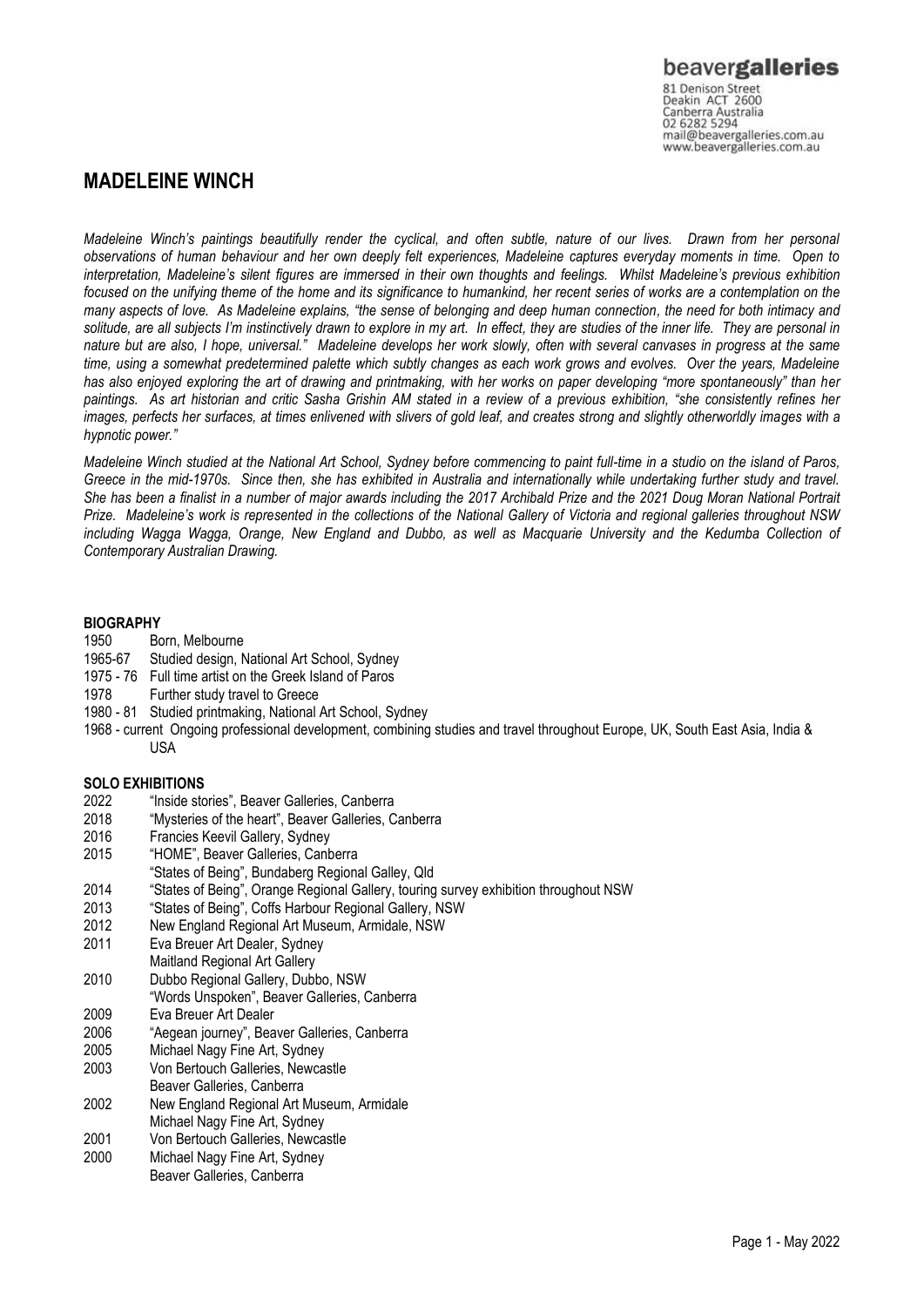# beavergalleries

81 Denison Street<br>Deakin ACT 2600 Canberra Australia 02 6282 5294 mail@beavergalleries.com.au www.beavergalleries.com.au

1998 "Beyond the Surface", New England Regional Art Museum, Armidale, NSW Alliance Francais, Sydney 1997 Beaver Galleries, Canberra<br>1996 Marie-Jo Voight Fine Art. Lil 1996 Marie-Jo Voight Fine Art, Lilianfels, Leura, NSW<br>1994 Beaver Galleries, Canberra Beaver Galleries, Canberra 1992 Von Bertouch Galleries, Newcastle Breewood Gallery, Katoomba Espace Alliance, Sydney 1991 Kenthurst Galleries, Sydney<br>1989 Breewood Gallery, Katoomb 1989 Breewood Gallery, Katoomba, NSW<br>1988 Seasons Gallery, North Sydney Seasons Gallery, North Sydney 1987 Von Bertouch Galleries, Newcastle 1985 Seasons Gallery, North Sydney Prouds Gallery, Sydney Von Bertouch Galleries, Newcastle, NSW Gallery Art Naive, Melbourne 1982 Seasons Gallery, North Sydney Prouds Gallery, Sydney 1981 Prouds Gallery, Sydney Blackfriars Gallery, Sydney 1980 Seasons Gallery, North Sydney Prouds Gallery, Sydney 1978 Blackfriars Gallery, Sydney **SELECTED GROUP EXHIBITIONS** 2021 Doug Moran National Portrait Prize 2020 "Spring", Fellia Melas Gallery, Sydney<br>2019 "Small works". Beaver Galleries. Canb "Small works", Beaver Galleries, Canberra "Salon des Refusés", S.H.Ervin Gallery, Sydney 2017 Archibald Prize, Art Gallery of NSW, Sydney Eutick Memorial Still Life Award, Project Contemporary Artspace, Wollongong, NSW Calleen Art Award, Cowra Regional Gallery, NSW 2016 Doug Moran National Portrait Prize, Sydney 2012 "Small Works", Beaver Galleries, Canberra Mosman Art Prize Kedumba Collection of Contemporary Australian Drawings, Orange Regional Gallery 2010 "Children in Art", Eva Breuer Art Dealer 2008 Portia Geach Memorial Award Exhibition, S.H Erwin Gallery, Sydney "Winch4", New England Regional Art Museum, Armidale NSW 2007 "The Last Decade", NERAM, Armidale, NSW 2006 "The Women's Show", Bell Gallery, Berrima, NSW "The French Connection", Bell Gallery, Berrima, NSW "Jeans for Jeans", Sydney Town Hall, Sydney 2004 Portia Geach Memorial Award Exhibition, SH Ervin Gallery, Sydney 2003 "5 Women Artists", Bell Gallery, Berrima, NSW 2001 "5 Women Artists", Bell Gallery, Berrima, NSW Redlands Westpac Art Prize, Sydney Port Jackson Fine Art, Los Angeles, USA 1999 "Expanding the View", Orange Regional Gallery Sydney Printmakers Australia, Museum of Contemporary Art, Chile 1998 "Desert Journey", Orange Regional Gallery Alliance Francais, Sydney Portia Geach Memorial Award Exhibition, SH Ervin Gallery, Sydney 1997 "Encore", Alliance Francaise, Adelaide Portia Geach Memorial Award Exhibition, SH Ervin Gallery, Sydney 1996 Portia Geach Memorial Award Exhibition, SH Ervin Gallery, Sydney "Cultural Identities", Sydney Printmakers, Guizhou, China